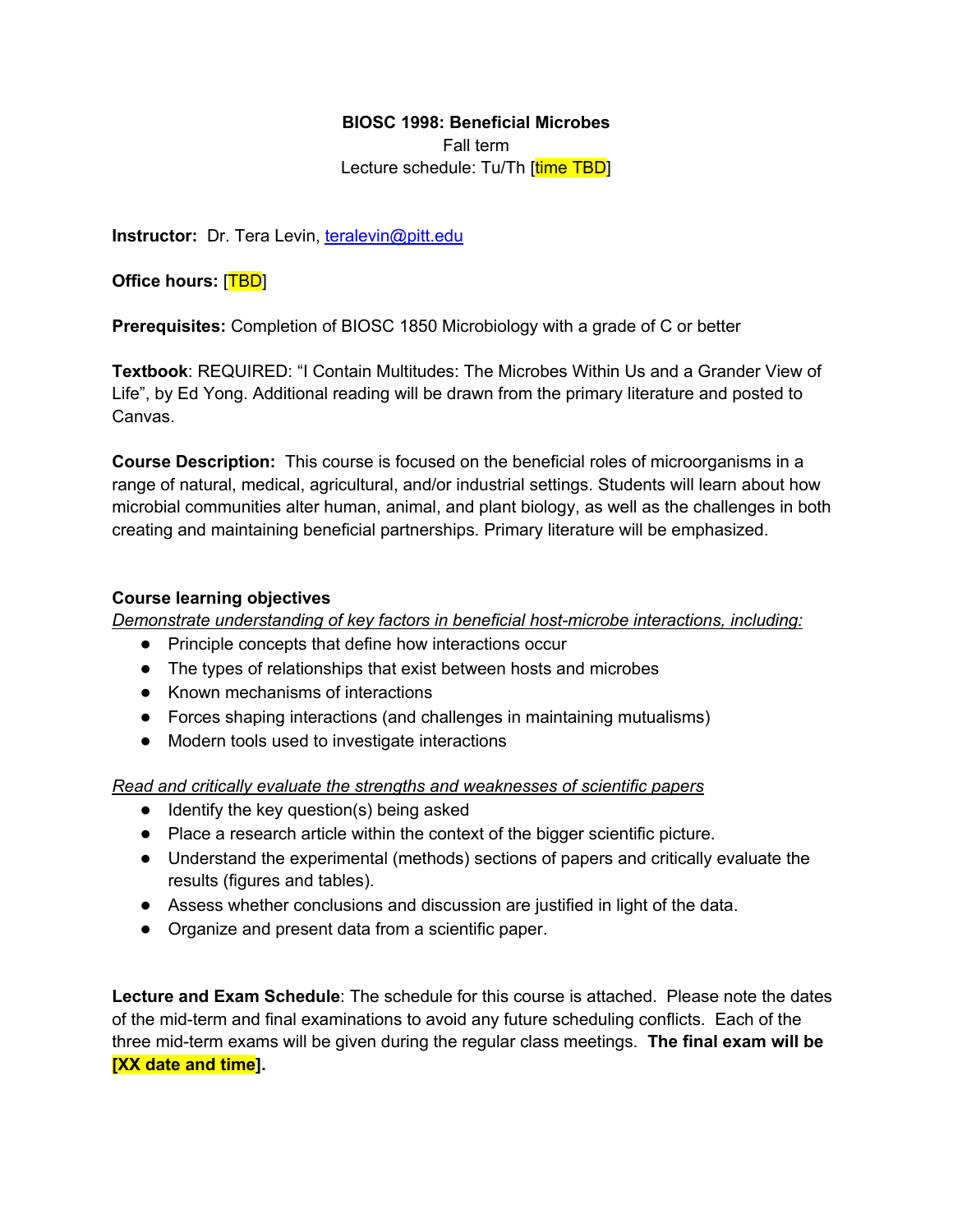Three mid-term exams are scheduled, worth 75 points each. If you take all three mid-term exams, the lowest score will be dropped. If you miss one of the mid-term exams for any reason, this will be designated as the dropped exam. Please be aware that there will be **no make-up mid-term exams**. All students are required to take the final exam, which will include comprehensive problems. Please see the information below on missed exams.

**Paper dissections:** These assignments will require you to think and describe the articles in your own words. Papers to be dissected will be posted to Canvas. Critiques are due at [XX time] on the discussion days listed on the syllabus unless otherwise noted. While you may discuss the assigned paper(s) with your classmates, and are encouraged to do so, you are expected to turn in your own original work. Copying any text from the papers or the internet (i.e., plagiarism) is not permitted; the first time this occurs, you will receive a warning and an opportunity to resubmit the modified work within 3 days. If a second offense occurs, you will receive a score of zero for the assignment. 10 points/assignment, the top 6 out of 8 will count towards your grade. One or two questions per assignment will be chosen at random for grading. Please submit all assignments through Canvas. Late assignments submitted within 1 week of the original due date are eligible for half-credit.

**Participation**: Important: You are responsible for carefully reading the papers and book chapters **every week**.

There will be 8 in-class discussions based on current journal articles, as listed in the syllabus, and posted on Canvas. Each student will be randomly selected to informally present 'talking points' with a partner or group to the rest of the class for one in-class discussion. You will be notified that you are presenting at least 1 week before that class period. You are responsible for finding a replacement if you cannot make the day you are assigned. These points cannot be earned outside of class. While everyone is responsible for the content of the posted paper, your presentation will be evaluated as shown:

Expectations for in-class discussion when you present the assigned paper:

- Were you prepared? (Did you read the paper and consider the discussion points?)
- Did you contribute substantive and accurate information?
- Were you able to answer questions from the instructor or audience?
- Did you voluntarily enter class discussion?
- Did you propose additional questions?

## **Missed Exams: There are no make-up mid-term exams or extra credit opportunities in**

**this course.** If you miss one mid-term exam with a valid and documented excuse (circumstances outside your control, such as a medical emergency or death in the family), your score for the missed exam will be calculated based on the average of your other mid-term exam and the final exam. Only one mid-term exam will be excused. If you miss more than one midterm exam you should discuss the options available to you with your advisor or the DAS Dean's Office. All students must take the final exam. Students who miss the final exam due to an emergency should pursue the G grade option as detailed below. Please note that you are expected to show up to each exam on time. Late arrivals will be given the exam during the time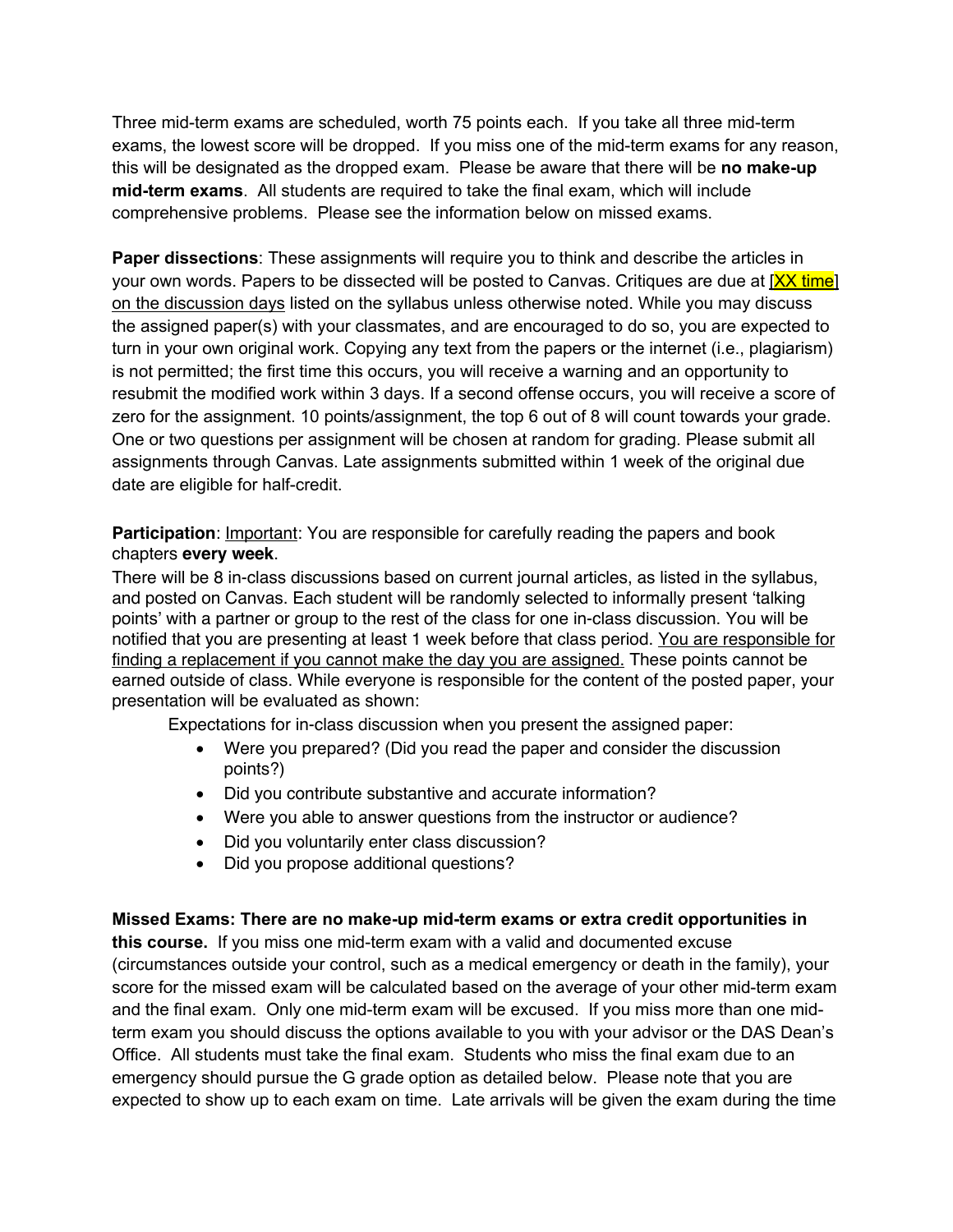that remains for the designated examination period. Transportation problems and weather issues are not considered an adequate excuse. If you must travel to reach campus, please allow sufficient time to ensure that you arrive before the exam begins.

**Final grade**: Your final grade will be determined on the basis of your total points earned for the semester. A total of 325 points are possible using the following criteria:

| <b>Criteria</b>              | <b>Total Possible</b> |
|------------------------------|-----------------------|
| Top two mid-term exam scores | 150 points            |
| Top six paper dissections    | 60 points             |
| Participation points         | 15 points             |
| Cumulative final exam        | 110 points            |
| Total                        | 335 points            |

Grades will be based on a traditional grading scale (i.e.,  $92\% + 5$ ,  $90-91\% = A$ ,  $88-89\% = B$ +, 82-87% = B, etc.). I may move grade boundaries ("curve") moderately if appropriate. **Any curve will not penalize you compared to the straight grading scale.**

**G Grades:** If you wish to petition for a G grade, you must submit a request for this grade change in writing, and you must document your reason(s). You will be required to make arrangements for the specific tasks that you must complete to remove the G grade. Remember that G grades, according to DAS guidelines, are to be given only when students who have been attending a course and have been making regular progress are prevented by circumstances beyond their control from completing the course after it is too late to withdraw. If you miss the final exam, you may receive a G grade if the above conditions are met.

**Academic Integrity Policy:** Cheating/plagiarism will not be tolerated. Students suspected of violating the University of Pittsburgh Policy on Academic Integrity (http://www.as.pitt.edu/faculty/policy/integrity.html) will be required to participate in the outlined procedural process as initiated by the instructor. Violation of the Academic Integrity Code requires the instructor to submit an Academic Integrity Violation Report to the Dean's Office.

Any attempt to submit work that is not the student's own work is a violation of academic integrity. You may not work with another student (or anyone else) on any graded coursework unless specifically authorized to do so on that assignment. Even in those cases, students are still responsible for doing their own work. Any evidence I find or formal complaints I receive of students colluding on assessed work or free-riding from the work of others will constitute an academic integrity violation.

**Turnitin:**Students agree that by taking this course all required assignments may be subject to submission for textual similarity review to Turnitin.com for the detection of plagiarism. All submitted papers will be included as source documents in the Turnitin.com reference database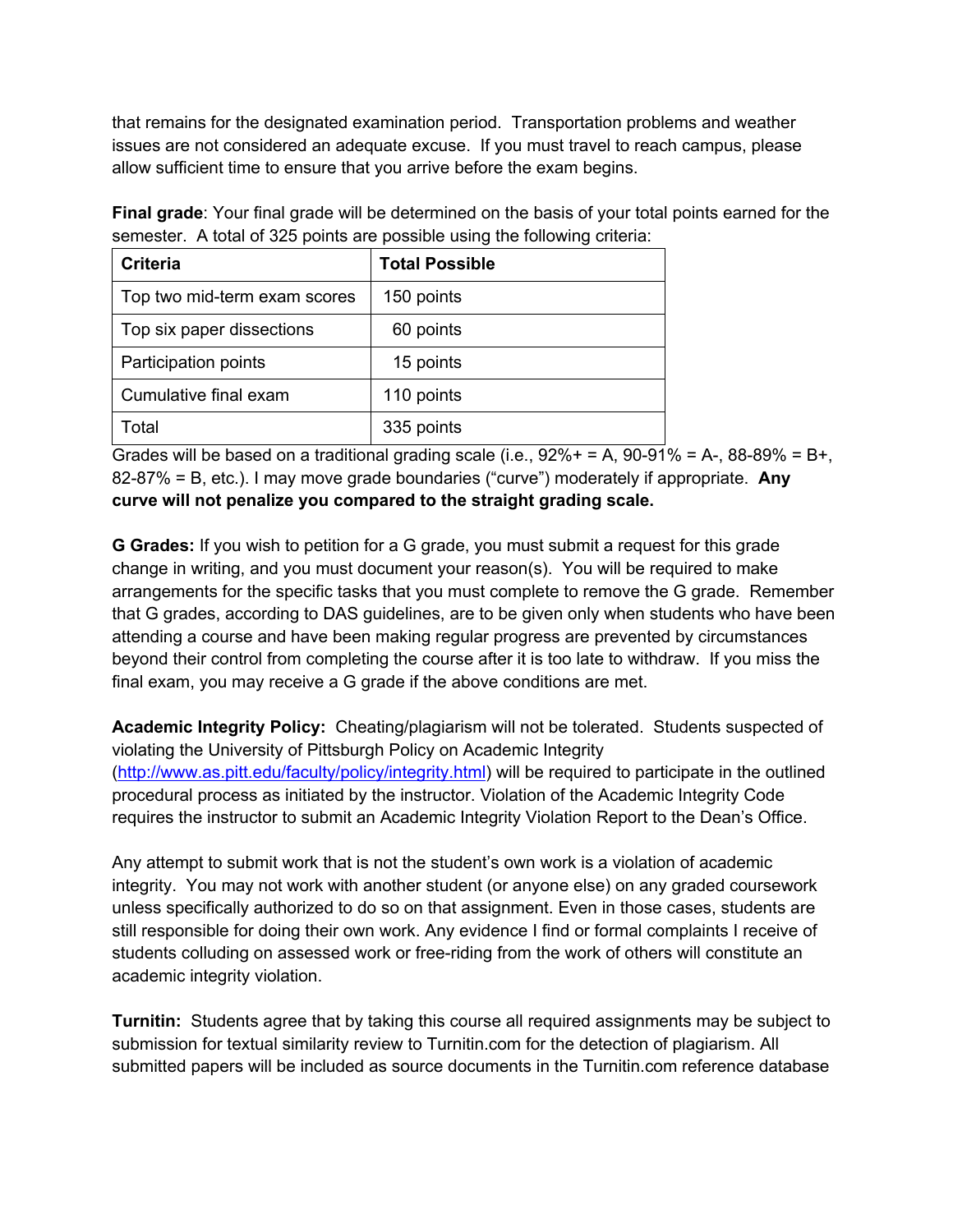solely for the purpose of detecting plagiarism of such papers. Use of Turnitin.com page service is subject to the Usage Policy and Privacy Pledge posted on the Turnitin.com site.

**E-mail:** Although e-mail will not be used routinely in this class for communication, occasionally I may send out an e-mail notice using the University e-mail addresses available through Canvas. Such notices are also posted as Announcements on Canvas.

Each student is issued a University e-mail address (username@pitt.edu) upon admittance. This e-mail address may be used by the University for official communication with students. Students are expected to read e-mail sent to this account on a regular basis. Failure to read and react to University communications in a timely manner does not absolve the student from knowing and complying with the content of the communications. Students that choose to forward their e-mail from their pitt.edu address to another address do so at their own risk. If email is lost as a result of forwarding, it does not absolve the student from responding to official communications sent to their University e-mail address.

**Disability Resources:** If you have a disability for which you are, or may be, requesting an accommodation, you are encouraged to contact both the instructor for this course and the Office of Disability Resources and Services, 140 William Pitt Union, 412-648-7890 (phone)/412-624- 3346 (fax), as early as possible in the term. Disability Resources and Services will verify your disability and determine reasonable accommodations for this course.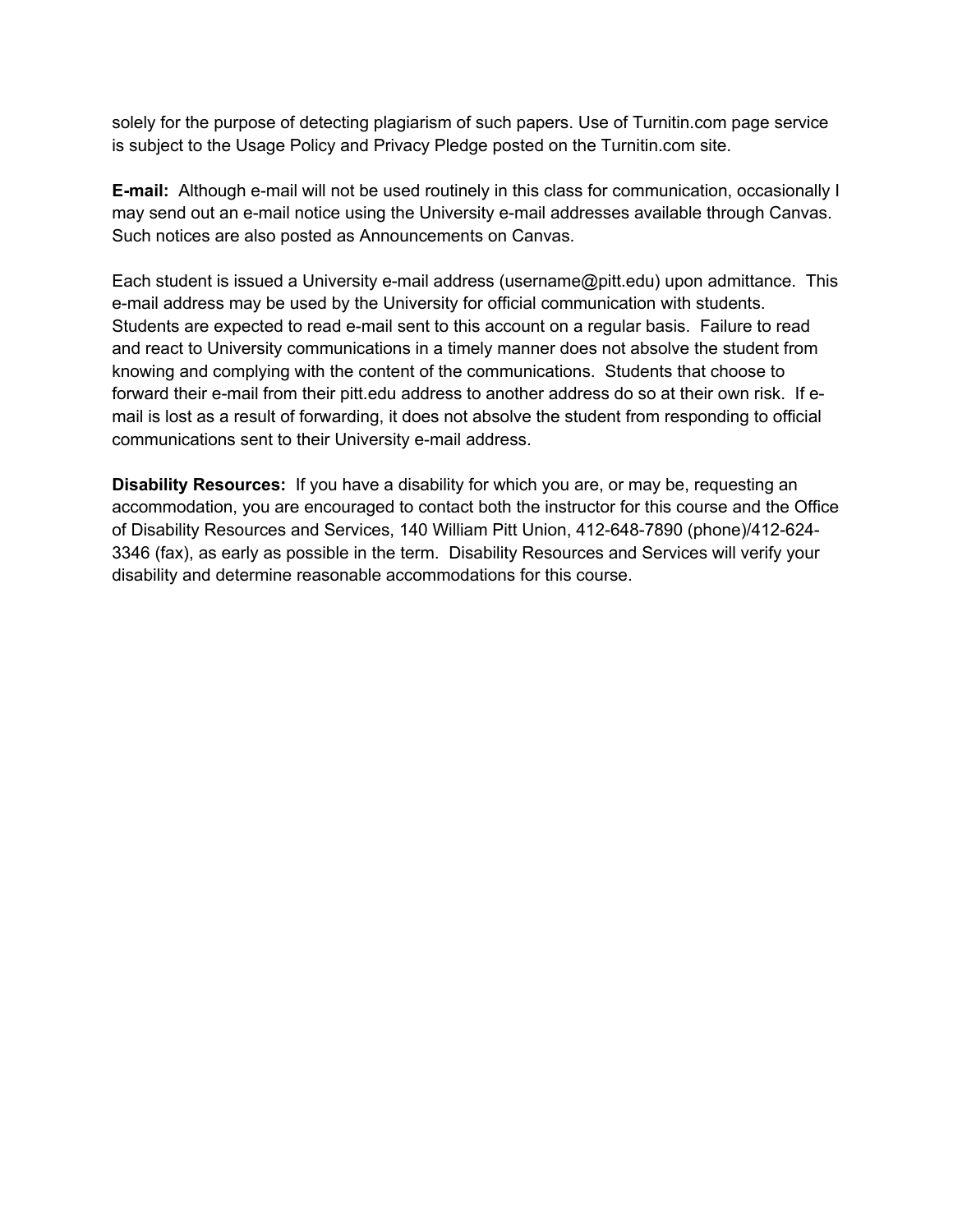## **Course Schedule BIOSC 1998** *Beneficial Microbes* **Fall term**

| Class      | Date                | Topic*                                                             | Chapter‡              |
|------------|---------------------|--------------------------------------------------------------------|-----------------------|
| Lecture 1  | Tu                  | Course overview and Intro to Beneficial Microbes                   | Prologue<br>& 1       |
| Lecture 2  | Th                  | The people who thought to look $+$ How to read $\&$ present papers | $\overline{2}$        |
| Lecture 3  | Tu                  | Body Builders: Microbes impacting behavior and development         | 3                     |
| Lecture 4  | Th                  | <b>Body Builders [discussion]</b>                                  | Primary<br>literature |
|            | Fri                 | Fall term add/drop period ends                                     |                       |
| Lecture 5  | Tu                  | <b>Body Builders</b>                                               |                       |
| Lecture 6  | Th                  | Terms and Conditions Apply: What is a symbiont vs. pathogen?       | $\overline{4}$        |
| Lecture 7  | Tu                  | Terms and Conditions Apply [discussion]                            | Primary<br>literature |
| Lecture 8  | Th                  | Terms and Conditions Apply                                         |                       |
| Lecture 9  | Tu                  | In Sickness and In Health: Microbes protecting from disease        | 5                     |
| Exam 1     | Th                  | <b>Exam 1 covering lectures 1-8</b>                                |                       |
| Lecture 10 | Tu                  | In Sickness and In Health [discussion]                             | Primary<br>literature |
| Lecture 11 | Th                  | In Sickness and In Health                                          |                       |
|            | Tu                  | No class (Monday classes held, no Tuesday classes this week)       |                       |
| Lecture 12 | Th                  | The Long Waltz: The evolution of beneficial partnerships           | 6                     |
| Lecture 13 | Tu                  | The Long Waltz [discussion]                                        | Primary<br>literature |
| Lecture 14 | Th                  | The Long Waltz                                                     |                       |
| Lecture 15 | Tu                  | Mutually Assured Success: Microbes providing nutrients             | $\overline{7}$        |
| Exam 2     | Th                  | <b>Exam 2 covering lectures 9-14</b>                               |                       |
|            | $\boldsymbol{F}$    | Last day for monitored withdrawal                                  |                       |
| Lecture 16 | Tu                  | Mutually Assured Success [discussion]                              | Primary<br>literature |
| Lecture 17 | Th                  | <b>Mutually Assured Success</b>                                    |                       |
| Lecture 18 | Tu                  | Allegro in E Major: Gene gains, losses, and transfers              | 8                     |
| Lecture 19 | Th                  | Allegro in E Major [discussion]                                    | Primary<br>literature |
| Lecture 20 | Tu                  | Allegro in E Major                                                 |                       |
| Lecture 21 | Th                  | Microbes a la Carte: Manipulating microbiomes                      | 9                     |
| Lecture 22 | Tu                  | Microbes a la Carte [discussion]                                   | Primary<br>literature |
|            | Th                  | Thanksgiving                                                       |                       |
| Lecture 23 | Tu                  | Microbes a la Carte & Tomorrow the World                           | 10                    |
| Exam 3     | Th                  | Exam 3: covering lectures 15-20                                    |                       |
| Lecture 24 | $\operatorname{Tu}$ | Industrial & food microbiology                                     |                       |